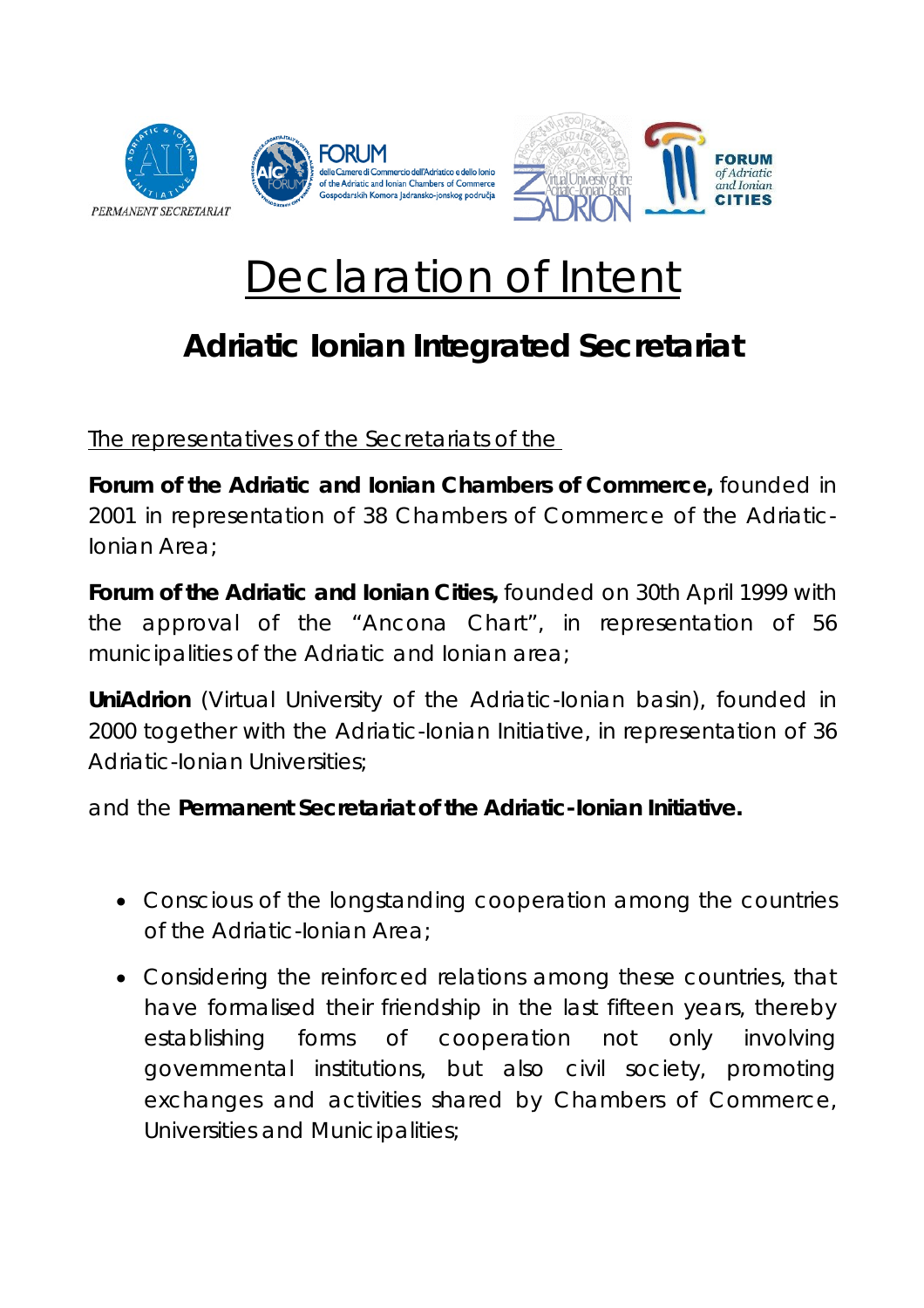- Conscious of the great value of the achievements so far, in terms of integration and activities for the development and the protection of the territories of the Adriatic-Ionian area;
- Convinced that the approval of the "European Strategy for the Adriatic-Ionian Region" in 2014 will further foster the growth of our territories in terms of development, employment, commerce, tourism, safety in the seas and protection of the environment;
- Convinced that a stronger cooperation within the framework of the Macroregional Strategy can consolidate the process for the EU accession of the Adriatic-Ionian countries that are not yet members;
- Sure that, in this context, the role of the civil societies (in particular of Municipalities, Chambers of Commerce and Universities supported by the Adriatic-Ionian Initiative and by its Permanent Secretariat) can be of crucial importance both in the preparatory and in the implementation phase of the "European Strategy for the Adriatic-Ionian Region";

## **HEREBY DECLARE**

- their commitment for the implementation of an integrated organization resulting in an enhanced cooperation between the "Adriatic-Ionian Fora of the civil society" and the Permanent Secretariat of the Adriatic-Ionian Initiative, all of them having their seats in Ancona;
- their commitment to share their ideas and experience with all European institutions and with the Governments of AII Countries (Contact Points and focal points of line Ministries) in the preparatory and in the implementation phase of the "European Strategy for the Adriatic-Ionian Region" directly or through the Secretary General of the Adriatic-Ionian Initiative (who is fully entitled to take part in all meetings of the Macroregion);